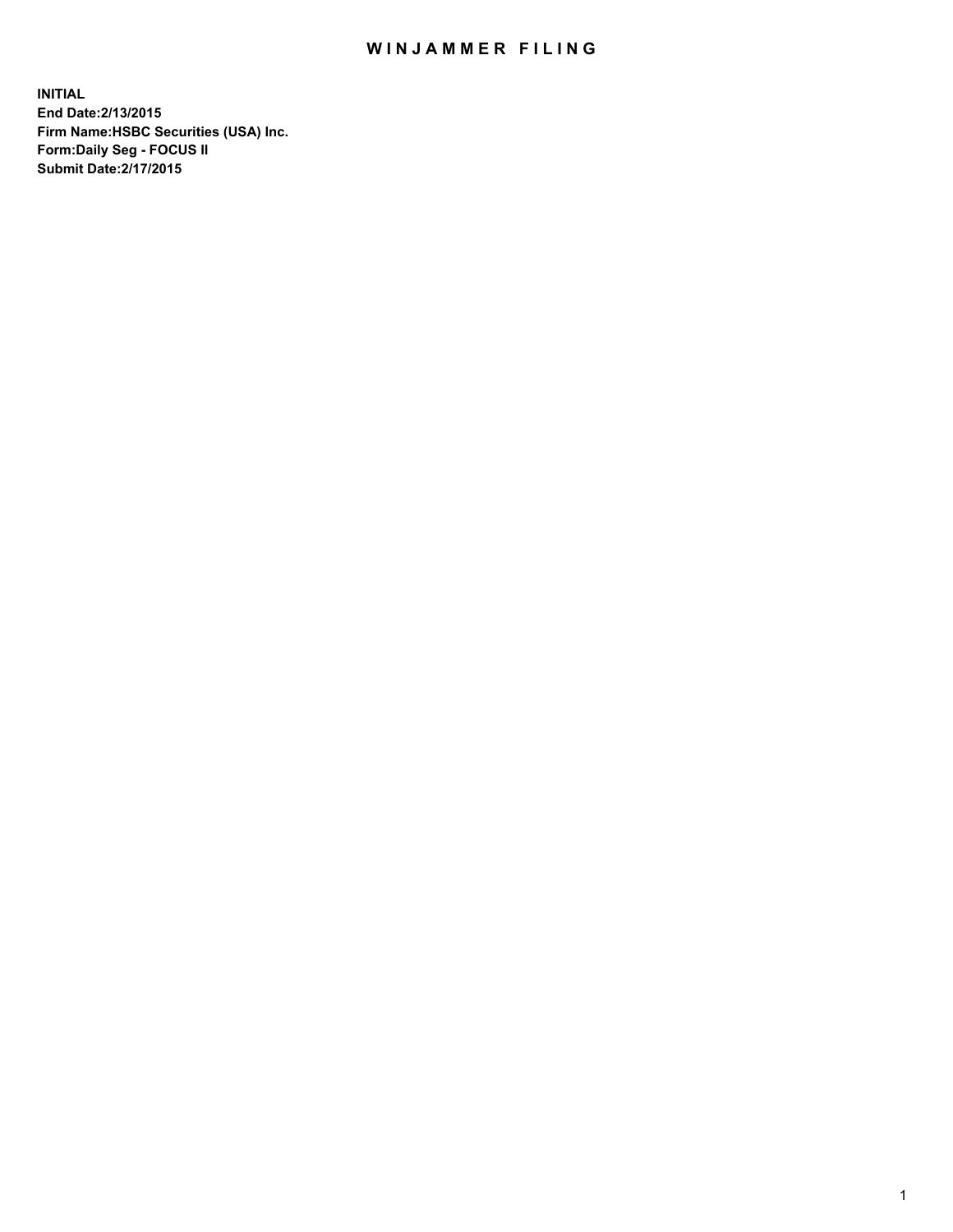## **INITIAL End Date:2/13/2015 Firm Name:HSBC Securities (USA) Inc. Form:Daily Seg - FOCUS II Submit Date:2/17/2015 Daily Segregation - Cover Page**

| Name of Company<br><b>Contact Name</b><br><b>Contact Phone Number</b><br><b>Contact Email Address</b>                                                                                                                                                                                                                          | <b>HSBC Securities (USA) Inc.</b><br>Steven richardson<br>212-525-6445<br>steven.richardson@us.hsbc.com |
|--------------------------------------------------------------------------------------------------------------------------------------------------------------------------------------------------------------------------------------------------------------------------------------------------------------------------------|---------------------------------------------------------------------------------------------------------|
| FCM's Customer Segregated Funds Residual Interest Target (choose one):<br>a. Minimum dollar amount: ; or<br>b. Minimum percentage of customer segregated funds required:%; or<br>c. Dollar amount range between: and; or<br>d. Percentage range of customer segregated funds required between: % and %.                        | 50,000,000<br>0 <sub>0</sub><br>0 <sub>0</sub>                                                          |
| FCM's Customer Secured Amount Funds Residual Interest Target (choose one):<br>a. Minimum dollar amount: ; or<br>b. Minimum percentage of customer secured funds required:%; or<br>c. Dollar amount range between: and; or<br>d. Percentage range of customer secured funds required between:% and%.                            | 10,000,000<br><u>0</u><br>0 <sub>0</sub><br>0 <sub>0</sub>                                              |
| FCM's Cleared Swaps Customer Collateral Residual Interest Target (choose one):<br>a. Minimum dollar amount: ; or<br>b. Minimum percentage of cleared swaps customer collateral required:% ; or<br>c. Dollar amount range between: and; or<br>d. Percentage range of cleared swaps customer collateral required between:% and%. | 30,000,000<br>00<br><u>00</u>                                                                           |

Attach supporting documents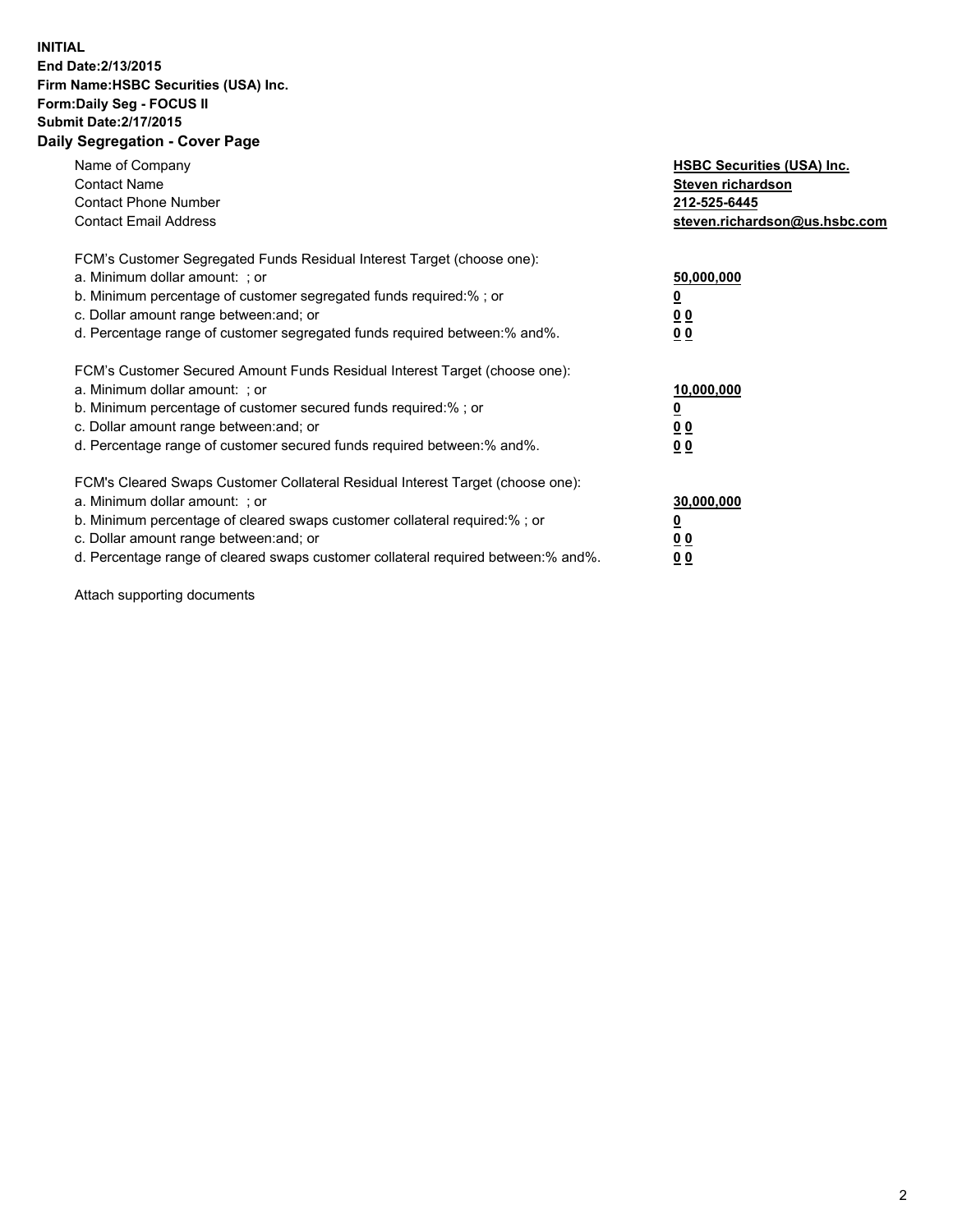**INITIAL End Date:2/13/2015 Firm Name:HSBC Securities (USA) Inc. Form:Daily Seg - FOCUS II Submit Date:2/17/2015 Daily Segregation - Secured Amounts**

Foreign Futures and Foreign Options Secured Amounts Amount required to be set aside pursuant to law, rule or regulation of a foreign government or a rule of a self-regulatory organization authorized thereunder **0** [7305] 1. Net ledger balance - Foreign Futures and Foreign Option Trading - All Customers A. Cash **71,895,268** [7315] B. Securities (at market) **33,761,228** [7317] 2. Net unrealized profit (loss) in open futures contracts traded on a foreign board of trade **55,281,749** [7325] 3. Exchange traded options a. Market value of open option contracts purchased on a foreign board of trade **0** [7335] b. Market value of open contracts granted (sold) on a foreign board of trade **0** [7337] 4. Net equity (deficit) (add lines 1. 2. and 3.) **160,938,245** [7345] 5. Account liquidating to a deficit and account with a debit balances - gross amount **515,095** [7351] Less: amount offset by customer owned securities **-514,552** [7352] **543** [7354] 6. Amount required to be set aside as the secured amount - Net Liquidating Equity Method (add lines 4 and 5) **160,938,788** [7355] 7. Greater of amount required to be set aside pursuant to foreign jurisdiction (above) or line 6. **160,938,788** [7360] FUNDS DEPOSITED IN SEPARATE REGULATION 30.7 ACCOUNTS 1. Cash in banks A. Banks located in the United States **49,232,154** [7500] B. Other banks qualified under Regulation 30.7 **0** [7520] **49,232,154** [7530] 2. Securities A. In safekeeping with banks located in the United States **78,761,228** [7540] B. In safekeeping with other banks qualified under Regulation 30.7 **0** [7560] **78,761,228** [7570] 3. Equities with registered futures commission merchants A. Cash **0** [7580] B. Securities **0** [7590] C. Unrealized gain (loss) on open futures contracts **0** [7600] D. Value of long option contracts **0** [7610] E. Value of short option contracts **0** [7615] **0** [7620] 4. Amounts held by clearing organizations of foreign boards of trade A. Cash **0** [7640] B. Securities **0** [7650] C. Amount due to (from) clearing organization - daily variation **0** [7660] D. Value of long option contracts **0** [7670] E. Value of short option contracts **0** [7675] **0** [7680] 5. Amounts held by members of foreign boards of trade A. Cash **26,063,498** [7700] B. Securities **0** [7710] C. Unrealized gain (loss) on open futures contracts **55,281,749** [7720] D. Value of long option contracts **0** [7730] E. Value of short option contracts **0** [7735] **81,345,247** [7740] 6. Amounts with other depositories designated by a foreign board of trade **0** [7760] 7. Segregated funds on hand **0** [7765] 8. Total funds in separate section 30.7 accounts **209,338,629** [7770] 9. Excess (deficiency) Set Aside for Secured Amount (subtract line 7 Secured Statement Page 1 from Line 8) **48,399,841** [7380] 10. Management Target Amount for Excess funds in separate section 30.7 accounts **32,578,608** [7780] 11. Excess (deficiency) funds in separate 30.7 accounts over (under) Management Target **15,821,233** [7785]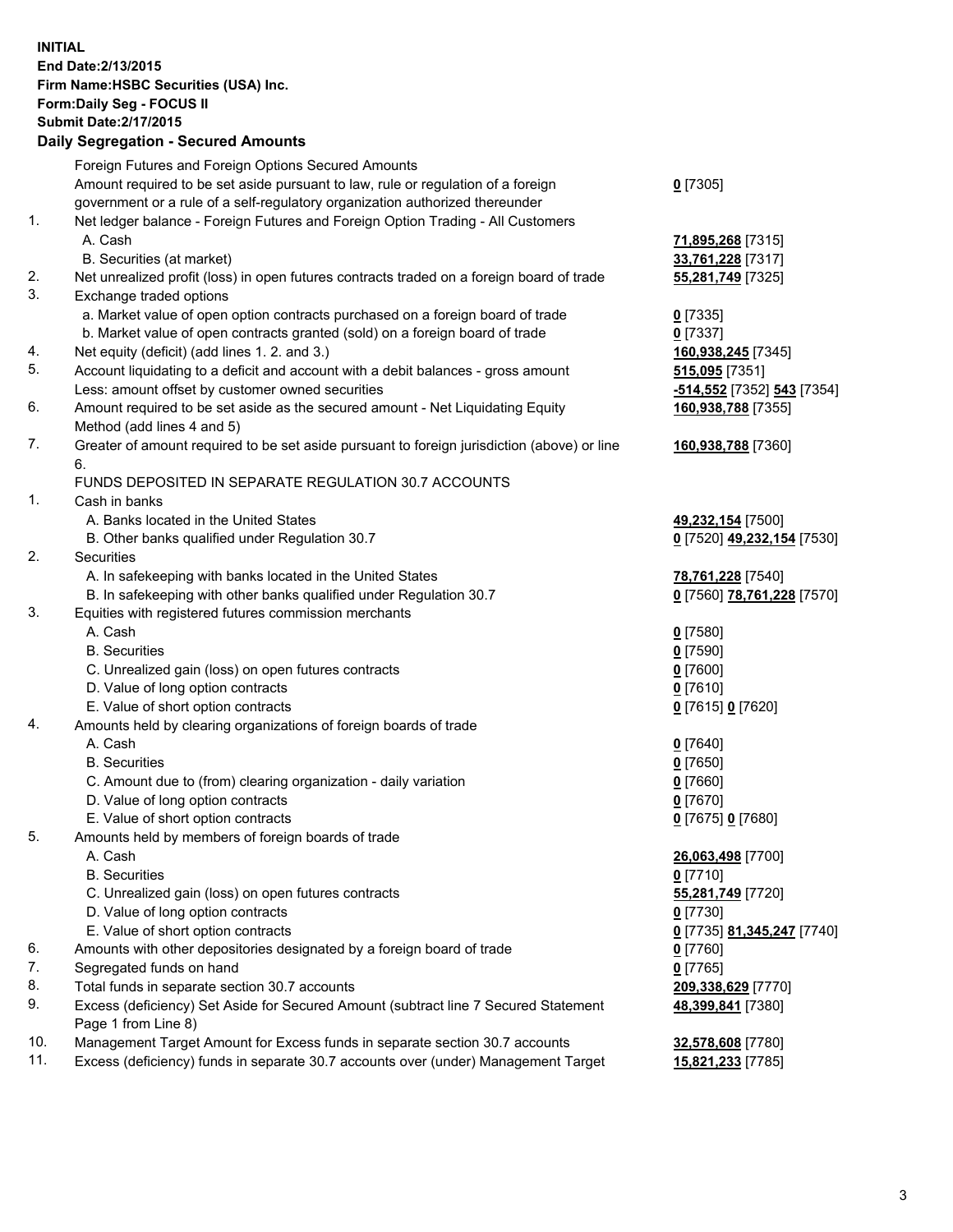| <b>INITIAL</b>                        |                                                                                                |                              |  |  |
|---------------------------------------|------------------------------------------------------------------------------------------------|------------------------------|--|--|
| End Date: 2/13/2015                   |                                                                                                |                              |  |  |
| Firm Name: HSBC Securities (USA) Inc. |                                                                                                |                              |  |  |
| Form: Daily Seg - FOCUS II            |                                                                                                |                              |  |  |
| <b>Submit Date: 2/17/2015</b>         |                                                                                                |                              |  |  |
|                                       | Daily Segregation - Segregation Statement                                                      |                              |  |  |
|                                       | SEGREGATION REQUIREMENTS(Section 4d(2) of the CEAct)                                           |                              |  |  |
| 1.                                    | Net ledger balance                                                                             |                              |  |  |
|                                       | A. Cash                                                                                        | 39,048,649 [7010]            |  |  |
|                                       | B. Securities (at market)                                                                      | 619,173,001 [7020]           |  |  |
| 2.                                    | Net unrealized profit (loss) in open futures contracts traded on a contract market             | 448,875,862 [7030]           |  |  |
| 3.                                    | Exchange traded options                                                                        |                              |  |  |
|                                       | A. Add market value of open option contracts purchased on a contract market                    | 116,259,043 [7032]           |  |  |
|                                       | B. Deduct market value of open option contracts granted (sold) on a contract market            | -10,302,670 [7033]           |  |  |
| 4.                                    | Net equity (deficit) (add lines 1, 2 and 3)                                                    | 1,213,053,885 [7040]         |  |  |
| 5.                                    | Accounts liquidating to a deficit and accounts with                                            |                              |  |  |
|                                       | debit balances - gross amount                                                                  | 2,887,879 [7045]             |  |  |
|                                       | Less: amount offset by customer securities                                                     | -2,887,691 [7047] 188 [7050] |  |  |
| 6.                                    | Amount required to be segregated (add lines 4 and 5)                                           | 1,213,054,073 [7060]         |  |  |
|                                       | FUNDS IN SEGREGATED ACCOUNTS                                                                   |                              |  |  |
| 7.                                    | Deposited in segregated funds bank accounts                                                    |                              |  |  |
|                                       | A. Cash                                                                                        | 13,431,894 [7070]            |  |  |
|                                       | B. Securities representing investments of customers' funds (at market)                         | $0$ [7080]                   |  |  |
|                                       | C. Securities held for particular customers or option customers in lieu of cash (at            | 60,285,490 [7090]            |  |  |
|                                       | market)                                                                                        |                              |  |  |
| 8.                                    | Margins on deposit with derivatives clearing organizations of contract markets                 |                              |  |  |
|                                       | A. Cash                                                                                        | 241,687,818 [7100]           |  |  |
|                                       | B. Securities representing investments of customers' funds (at market)                         | 283,217,505 [7110]           |  |  |
|                                       | C. Securities held for particular customers or option customers in lieu of cash (at<br>market) | 558,887,511 [7120]           |  |  |
| 9.                                    | Net settlement from (to) derivatives clearing organizations of contract markets                | 22,437,905 [7130]            |  |  |
| 10.                                   | Exchange traded options                                                                        |                              |  |  |
|                                       | A. Value of open long option contracts                                                         | 116,259,043 [7132]           |  |  |
|                                       | B. Value of open short option contracts                                                        | -10,302,670 [7133]           |  |  |
| 11.                                   | Net equities with other FCMs                                                                   |                              |  |  |
|                                       | A. Net liquidating equity                                                                      | 32,781,186 [7140]            |  |  |
|                                       | B. Securities representing investments of customers' funds (at market)                         | $0$ [7160]                   |  |  |
|                                       | C. Securities held for particular customers or option customers in lieu of cash (at            | $0$ [7170]                   |  |  |
|                                       | market)                                                                                        |                              |  |  |
| 12.                                   | Segregated funds on hand                                                                       | $0$ [7150]                   |  |  |
| 13.                                   | Total amount in segregation (add lines 7 through 12)                                           | 1,318,685,682 [7180]         |  |  |
| 14.                                   | Excess (deficiency) funds in segregation (subtract line 6 from line 13)                        | 105,631,609 [7190]           |  |  |
| 15.                                   | Management Target Amount for Excess funds in segregation                                       | 50,000,000 [7194]            |  |  |
| 16.                                   | Excess (deficiency) funds in segregation over (under) Management Target Amount                 | 55,631,609 [7198]            |  |  |

Excess